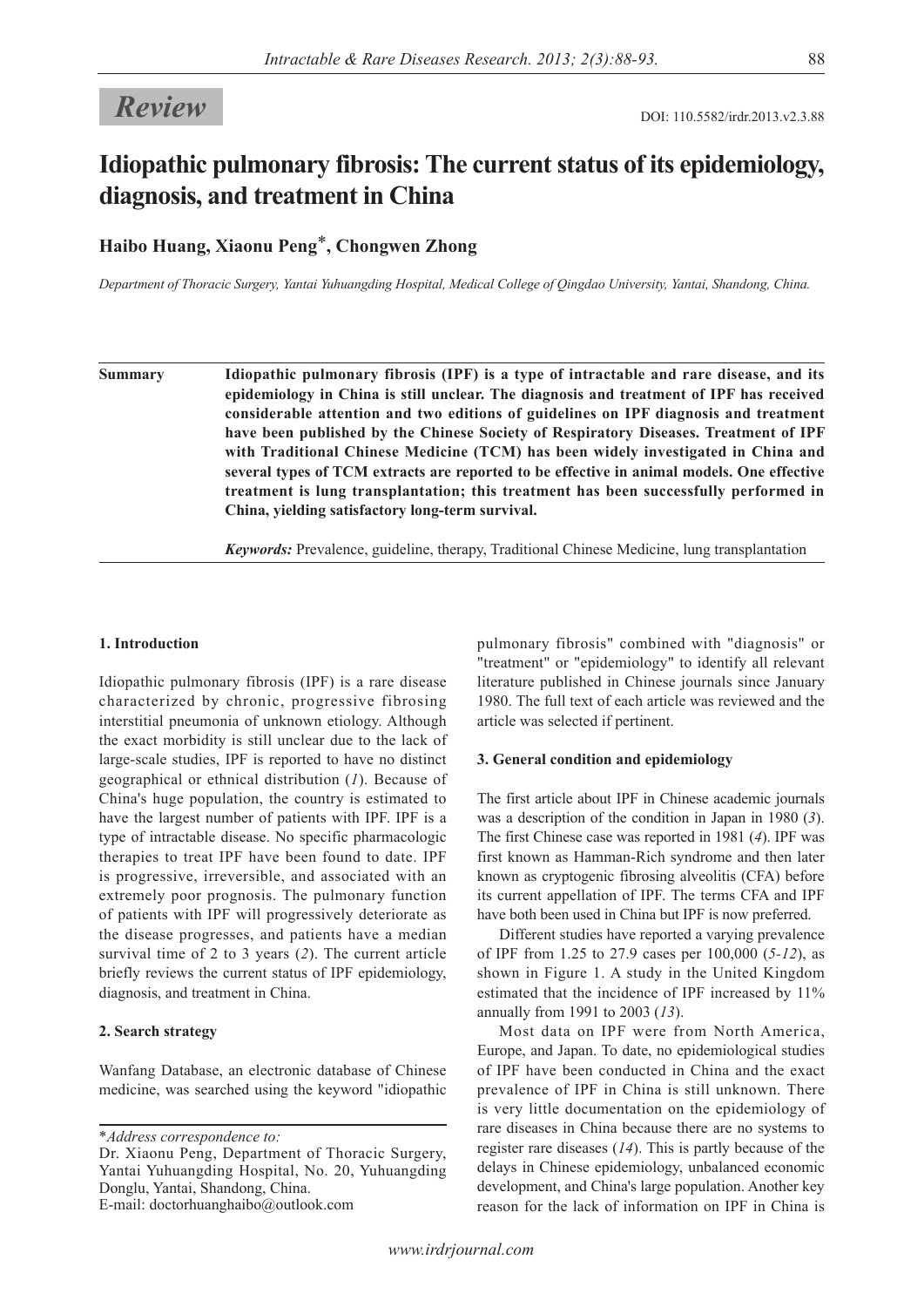

**Figure 1. Prevalence of idiopathic pulmonary fibrosis in different countries and according to different studies.**

because the former gold standard for IPF diagnosis (*15*), a surgical biopsy, is not readily accepted in China. To Chinese patients, the risk of diminished health caused by a diagnostic procedure is greater than the benefit of a surgical biopsy. Because of the absence of effective treatments, Chinese patients prefer experimental therapy to a diagnostic procedure.

Some epidemiological characteristics of IPF can be ascertained indirectly from several studies in China. A study (*16*) conducted by the Chinese Society of Respiratory Diseases at ten hospitals found that those hospitals treated 697 cases of IPF from 1990 to 2003; these cases accounted for about 25.5% of all cases of diffuse interstitial lung disease (DILD). In another multicenter study in Tianjin (*17*), patients with DILD accounted for about 39.5% of patients in Respiratory Medicine and 1.51% of all inpatients in 2009. Some epidemiologic characteristics of IPF in China have been noted, such as one diagnostic criterion listed in the 2002 guidelines for the diagnosis and treatment of IPF from the Chinese Society of Respiratory Diseases (*18*). IPF usually develops past middle age and males are more susceptible than females at a rate of about 2 to 1. IPF is rarely seen in children. Smoking (*19*) and environmental factors, like metal and wood dust exposure (*20*), have been reported to be major risk factors for IPF. Smoking is strongly associated with IPF, particularly for individuals with a history of smoking more than 20 cigarettes a day over 20 years (20 pack-years). China is known to have the largest population of smokers. According to one study in 2002, the prevalence of smoking among males was 66% and the prevalence of smoking among females was 3.08% (*21*). As the largest developing country, labor protections are still developing in China and the risk of metal and wood dust exposure remains high. Thus, China will have a higher incidence of IPF compared to developed countries, and further large-scale epidemiologic studies are needed.

## **4. Diagnosis**

Usual interstitial pneumonia (UIP) is the characteristic pattern of IPF. UIP has distinctive findings in both pathological and radiological examinations. However, a number of other conditions can also cause the changes associated with UIP. The most common are connective tissue disease and certain drug toxicities. Before a diagnosis of IPF is made, these conditions should be ruled out.

For a long time, there was debate about whether evidence of UIP in a radiological examination could be used to diagnose IPF without pathological confirmation. In China, the first paper on the diagnosis of IPF was published in 1984 (*22*). In this paper, the author posited that a surgical lung biopsy was not necessarily needed for patients suspected of having IPF. In a trial version of IPF guidelines drafted by the Chinese Society of Respiratory Diseases in 1994 (*23*), both pathological and radiological evidence of UIP were considered diagnostic criteria. The guidelines deemed pathological evidence of UIP to be confirmed IPF and they deemed radiological evidence of UIP to be clinically diagnosed IPF. The guidelines recommended that both be treated for IPF.

In 2002, the Chinese Society of Respiratory Diseases revised its guidelines. In the new guidelines (*18*), the criteria for pathologically diagnosed IPF did not change but the criteria for clinical diagnosis of IPF did change. Four major diagnostic criteria and four minor diagnostic criteria were listed. The major criteria included ruling out of other possible diseases based on the patient's medical history, restrictive ventilatory functional disturbance or gas interchange disturbance, radiological evidence of UIP and ruling out of other diseases based on bronchoalveolar lavage fluid (BALF) or a transbronchial lung biopsy (TBLB). The minor criteria included being over 50 years of age, a history of symptoms for three months or longer, insidious onset of unexplained dyspnea on exertion, and bibasilar inspiratory ("Velcro") crackles. All four major diagnostic criteria and at least 3 minor criteria should be met.

Performing a lung biopsy when IPF is suspected has not been readily accepted in China because of the potential for IPF to worsen, the invasiveness of the procedure, and its cost. Although the exact rate of lung biopsies in China has not been reported, it is estimated to be lower than 10%. Nearly all reports of IPF involved the clinical diagnostic criteria in the guidelines drafted by the Chinese Society of Respiratory Diseases. Only a few reports of surgically diagnosed IPF described a pathological diagnosis reached incidentally as a result of surgery to treat another disease, such as spontaneous pneumothorax. One study reviewed the ability of high-resolution computed tomography (HRCT)-guided lung needle biopsy to diagnose IPF. The technique had an accuracy of 76.2% (*24*). Another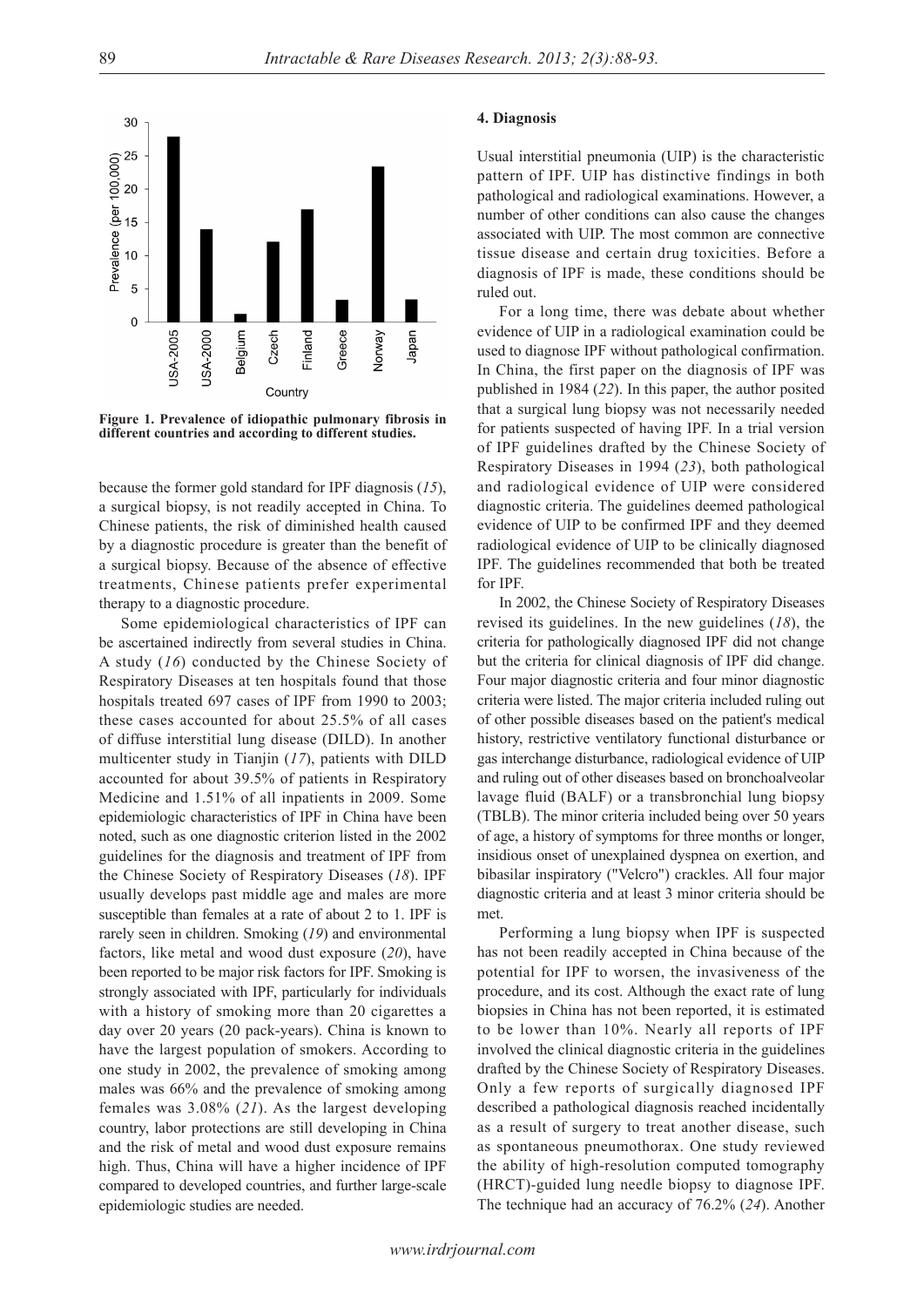study (*25*) retrospectively analyzed 39 cases of IPF and compared the 2002 guidelines of the Chinese Society of Respiratory Diseases and 2000 guidelines of the American Thoracic Society (ATS); the study noted that the guidelines coincided at a rate of 84.6%.

In the West, the first guidelines for IPF were drafted by the ATS, European Respiratory Society (ERS), and the American College of Chest Physicians (ACCP) in 2000 (*15*). These guidelines recommended a surgical lung biopsy for most patients to reach a correct diagnosis. However, one study (*26*) found that the radiological pattern of UIP was nearly always consistent with pathological evidence of UIP. Thus, the guidelines on IPF drafted by the ATS, ERS, the Japanese Respiratory Society (JRS), and the Latin American Thoracic Association (ALAT) in 2011 no longer recommend a surgical lung biopsy for patients with a UIP pattern on HRCT (*27*).

#### **5. Treatment**

#### 5.1. *Pharmacological therapies*

Because of its unknown pathogenesis, most pharmacologic treatments of IPF assume that IPF is caused by inappropriate inflammation and subsequent injury and fibrosis of pulmonary alveoli. Thus, corticosteroids, immunosuppressive or cytotoxic agents, and antifibrotic agents have long been used to treat IPF. To date, however, pharmacologic therapies to treat IPF have failed to offer promise.

The 1994 trial guidelines for the diagnosis and treatment of IPF (*23*) recommended corticosteroids as a first-line therapy and immunosuppressive or cytotoxic agents were recommended as a second-line therapy. Because of the possible side effects of these drugs, personalized therapy and timely dose adjustment according to test results were also recommended. After several years of clinical use, these regimens were found to temporarily improve symptoms but not improve long-time survival. The 2002 guidelines of the Chinese Society of Respiratory Diseases (*18*) recommended a combination of corticosteroids with immunosuppressive or cytotoxic agents. Courses of treatment and indices of their effectiveness were also described. The revised guidelines also mentioned many types of new drugs, like N acetylcysteine, γ interferon, colchicine, erythromycin, and pirfenidone. Because of the lack of clinical evidence, however, they were not recommended.

After years of clinical experience and advances in evidence-based medicine, the 2011 guidelines on IPF diagnosis and treatment from the ATS (*27*) indicated that corticosteroid monotherapy, colchicine, acetylcysteine, γ interferon, bosentan, etanercept, and the combination of corticosteroids with immunosuppressive agents were not recommended. Only acetylcysteine combined with corticosteroids and azathioprine, acetylcysteine

monotherapy, anticoagulant monotherapy, and pirfenidone monotherapy were recommended in a minority of IPF cases.

Traditional Chinese Medicine (TCM) in the form of both herbal compounds and single herb extracts has been reported to have some effect on IPF (*28*). The 1994 trial guidelines for the diagnosis and treatment of IPF recommended TCM therapy as an experimental therapy (*23*). TCM is a reflection of the Chinese people's long struggle against disease. TCM is readily accepted in China and nearly all patients with IPF had received TCM therapy at one point. Because there are no largescale, multicenter, randomized, double-blind, paralleltreatment, placebo-controlled studies of the effects of TCM, its exact effects are still debated. TCM has not been readily accepted in the West because clear evidence of its pharmacological mechanisms is lacking. That said, the development of TCM extraction and purification techniques has resulted in several studies (*29-41*) reporting that some single herb extracts of TCM had some effect in animal models of IPF (Table 1).

#### 5.2. *Oxygen therapy and palliative therapy*

The patient's pulmonary function will deteriorate rapidly as IPF progresses. In the end stages, severe hypoxia will develop even when at rest. The 1994 trial guidelines for the diagnosis and treatment of IPF (*23*) recommended that patients with end-stage IPF not receive drug therapy but only oxygen therapy and palliative therapy. The 2011 guidelines of the ATS recommended long-term oxygen therapy for patients with IPF and clinically significant resting hypoxemia (*27*).

Because nearly all patients will develop severe hypoxia in the end stages of IPF, oxygen therapy and palliative therapy are crucial. However, there are still no Chinese guidelines on the indications for oxygen therapy, inhaled oxygen flow, and the duration of oxygen therapy. One study (*42*) retrospectively analyzed 5 patients with end-stage IPF who received oxygen therapy. The study found that high-flow oxygen therapy was not suitable and the oxygen flow needed to be adjusted depending on blood oxygen saturation. In China, however, most patients with end-stage IPF receive oxygen therapy at home. They would have difficulty monitoring their blood oxygen saturation. Thus, instructing patients with end-stage IPF in use of home oxygen therapy is still a major problem.

#### 5.3. *Lung transplantation*

Lung transplantation is one form of highly effective treatment for many types of end-stage lung disease. Lung transplantation has made great advances in recent years. Lung transplantation to treat IPF first resulted in successful long-term survival in 1983 (*43*). Since then, IPF has become the primary indication for lung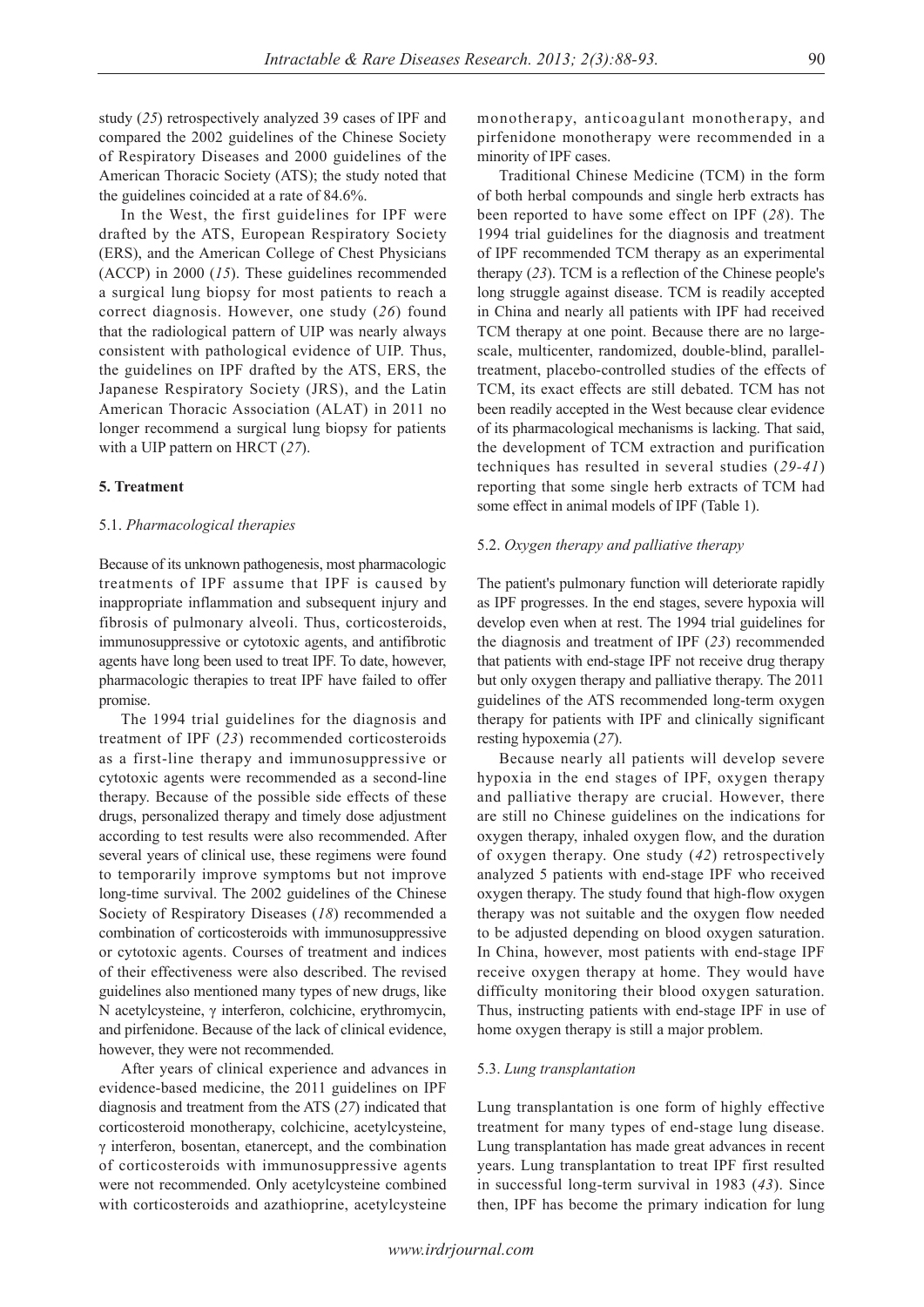| Common name                                    | Latin name                | ingredients<br>Major active                           | Main pharmacologic function                                                                                                                                                                                             | Ref.                     |
|------------------------------------------------|---------------------------|-------------------------------------------------------|-------------------------------------------------------------------------------------------------------------------------------------------------------------------------------------------------------------------------|--------------------------|
| Danshen root                                   | Radix salvia miltiorrhiza | Salvianolic acid A and B, polysaccharide              | Scavenges oxygen radicals, anti-lipid peroxidation                                                                                                                                                                      | 29                       |
| Chuanxiongzine                                 | Ligustrazine              | Tetramethylpyrazine                                   | Inhibits fibroblast cell proliferation, down-regulates CTGF expression                                                                                                                                                  | $\overline{\mathcal{S}}$ |
| Chinese angelica                               | Angelica sinensis         | 5-Hydroxymethyl-furfural, polysaccharides             | Scavenges oxygen free radicals, down-regulates CTGF expression                                                                                                                                                          | 31,32                    |
| Huangqi, Radix astragali                       | Astragalus membranaceus   | Polysaccharides, saponins, and flavonoids             | Down-regulates the expression of MMP-2 and TIMP-1                                                                                                                                                                       | 33                       |
| Sanqi, pseudo-ginseng                          | Panax notoginseng         | Panax notoginseng saponins                            | Down-regulates the expression of hydroxyproline and CTGF                                                                                                                                                                | 34                       |
| Ginkgo Leaf                                    | Folium Ginkgo             | Flavonoid, terpenoid                                  | Down-regulates the expression of CTGF, inhibit AT II epithelial cell apoptosis                                                                                                                                          | 35,36                    |
| Fourstamen Stephania root/radix                | Stephania tetrandra       | Tetrandrine                                           | Blocks calcium channels and calmodulin                                                                                                                                                                                  | 37                       |
| Common three-wingnut root/radix                | Tripterygium wilfordii    | Triptolide and diterpenoids                           | Anti-inflammatory and anti-oxidant                                                                                                                                                                                      | 38                       |
| Sha shen, root of straight ladybell            | Adenophora stricta        | and <b>B-sitosterol</b><br>Triterpenoids              | Down-regulates the expression of TGF-ß1 and TNF-a                                                                                                                                                                       | 39                       |
| Chinese caterpillar fungus                     | Cordyceps sinensis        | Cordyceps polysaccharide, cordycepin, ergosterol      | Reduces inflammatory cell infiltration and fibroblast deposition, regulates the<br>balance of MMP-9/TIMP-1                                                                                                              | 9Þ                       |
| Turmeric, Jianghuang                           | Curcuma longa             | Curcumin, demethoxycurcumin, and bisdemethoxycurcumin | Induces the apoptosis of abnormal lung fibroblasts                                                                                                                                                                      | $\tilde{t}$              |
| growth factor; TNF-a, tumor necrosis factor-a. |                           |                                                       | Abbreviations: AT, alveolar type; CTGF, connective tissue growth factor; MMP-2, matrix metalloproteinases-2; MMP-9, matrix metalloproteinases-9; TIMP-1, tissue inhibitor of metalloproteinases-1; TGF-β1, transforming |                          |



**Figure 2. Long-term survival after lung transplantation.**

transplantation and about 37% of lung transplants prior to 2009 were to treat IPF (*44*). Lung transplantation to treat IPF was recommended by both the 1994 trial guidelines for the diagnosis and treatment of IPF and the 2011 guidelines of the ATS.

The largest lung transplantation center in China is in Jiangsu Province. There, 131 patients underwent lung transplantation from September 2002 to December 2011. Of these patients, 59 (45%) were diagnosed as having end-stage IPF (*45*). Patients had a 1-year survival rate of 69.5%, a 3-year survival rate of 51.2%, and a 5-year survival rate of 34.7%, with a median survival time of 42 months. In the West, lung transplantation to treat IPF (*46*) has yielded significant benefits in terms of survival. Currently, patients have a 1-year survival rate of 74%, a 5-year survival rate of 45%, and a 10-year survival rate of 22%. A comparison of survival rates is shown in Figure 2.

Therapies to treat IPF are rarely effective and disease progression is inevitable. To date, lung transplant remains the only viable treatment option offering long-term survival, with a 5-year survival rate of 45% and a 10-year survival rate of 22% (*46*). This is very encouraging for patients with IPF. However, only a few patients with IPF in China have the opportunity to receive a lung transplant to improve their quality of life and prolong their survival due to the expense of the procedure and lack of donors. From 1978 to 2010, only about 244 lung transplants were performed at about 20 facilities in China (*47*). This cannot meet the demands of the large estimated population of patients with IPF. In addition, progression of fibrosis in the native lungs after lung transplantation is also a major challenge (*46*).

## **6. Conclusion**

IPF is a type of rare disease, and little is known about its epidemiologic characteristics in China. Because of China's huge population, the country is estimated to have the largest population of patients with IPF.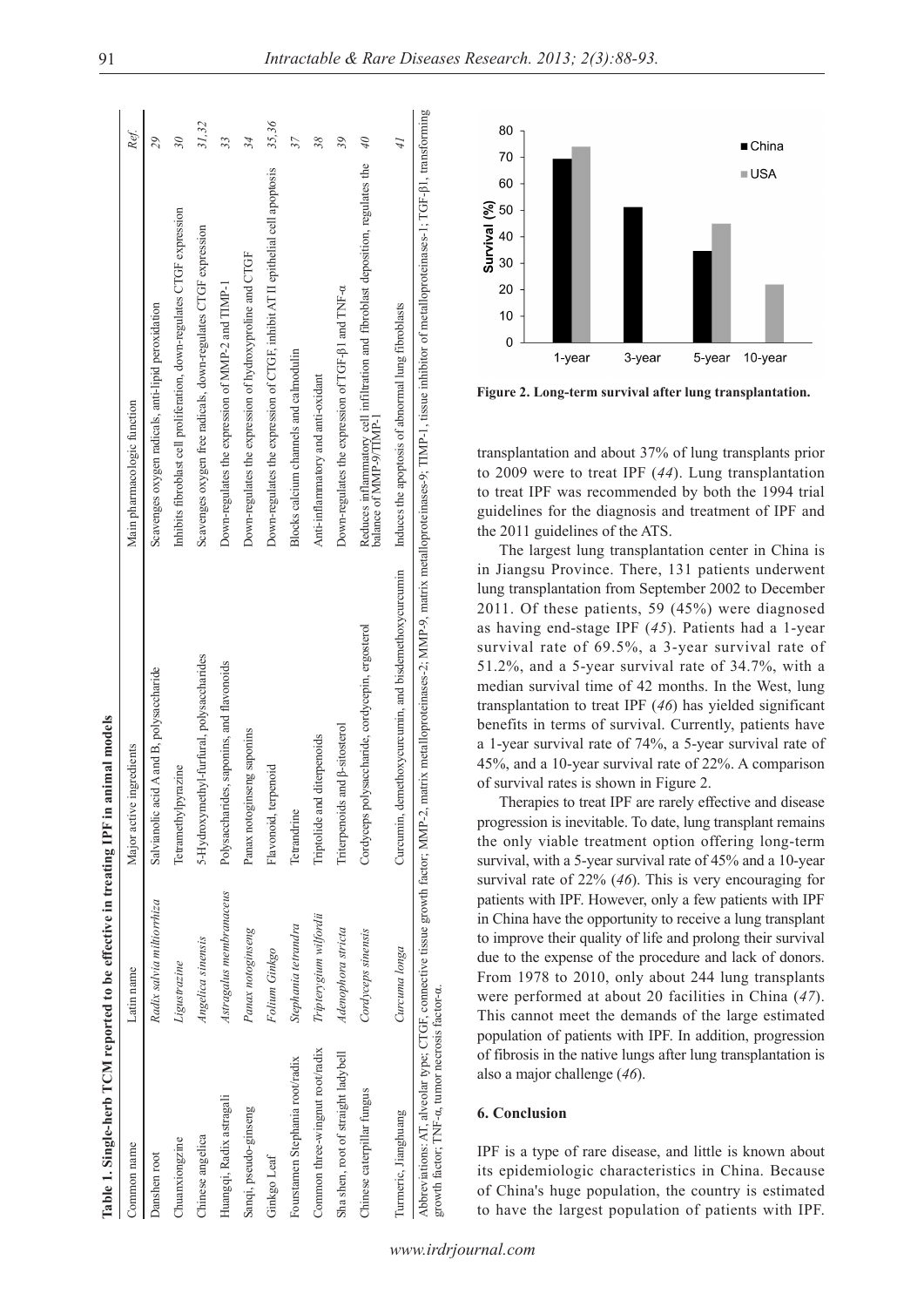Doctors in China have continually focused on this intractable disease and they have drafted two editions of guidelines for IPF diagnosis and treatment. However, the current state of IPF diagnosis and treatment remains unsatisfactory. To date, there are no specific pharmacological therapies for IPF. CTM is widely used in China and is reported to have some effect on IPF, but more large-scale studies and randomized, placebo-controlled studies are needed, as are studies of the pharmacological mechanisms of TCM. Home oxygen therapy is widely accepted in China. Lung transplantation to treat IPF has been successfully performed in China, resulting in long-term survival.

# **References**

- 1. Mannino DM, Etzel RA, Parrish RG. PPulmonary fibrosis deaths in the United States, 1979-1991. An analysis of multiple-cause mortality data. Am J Respir Crit Care Med. 1996; 153:1548-1552.
- 2. Rudd RM, Prescott RJ, Chalmers JC, Johnston ID; Fibrosing Alveolitis Subcommittee of the Research Committee of the British Thoracic Society. British Thoracic Society Study on cryptogenic fibrosing alveolitis: Response to treatment and survival. Thorax. 2007; 62:62-66.
- 3. Zhu GG. Idiopathic pulmonary fibrosis. Progress in Japanese Medicine. 1980; 1:9-11. (in Chinese)
- 4. Peng DH, Xu HY. Idiopathic pulmonary fibrosis (Hamman-Rich syndrome): A case report and review of the data. Medicine and Pharmacology of YunNan. 1981; 10-12. (in Chinese)
- 5. Fernández Pérez ER, Daniels CE, Schroeder DR, St Sauver J, Hartman TE, Bartholmai BJ, Yi ES, Ryu JH. Incidence, prevalence, and clinical course of idiopathic pulmonary fibrosis: A population-based study. Chest. 2010; 137:129-137.
- 6. Raghu G, Weycker D, Edelsberg J, Bradford WZ, Oster G. Incidence and prevalence of idiopathic pulmonary fibrosis. Am J Respir Crit Care Med. 2006; 174:810-816.
- 7. Thomeer MJ, Costabe U, Rizzato G, Poletti V, Demedts M. Comparison of registries of interstitial lung diseases in three European countries. Eur Respir J. 2001; 32(suppl):114-118.
- Kolek V. Epidemiology of cryptogenic fibrosing alveolitis in Moravia and Silesia. Acta Univ Palacki Olomuc Fac Med. 1994;137:49-50.
- 9. Hodgson U, Laitinen T, Tukiainen P. Nationwide prevalence of sporadic and familial idiopathic pulmonary fibrosis: Evidence of founder effect among multiplex families in Finland. Thorax. 2002; 57:338-342.
- 10. Karakatsani A, Papakosta D, Rapti A, Antoniou KM, Dimadi M, Markopoulou A, Latsi P, Polychronopoulos V, Birba G, Ch L, Bouros D; Hellenic Interstitial Lung Diseases Group. Epidemiology of interstitial lung diseases in Greece. Respir Med. 2009; 103:1122-1129.
- 11. Von Plessen C, Grinde O, Gulsvik A. Incidence and prevalence of cryptogenic fibrosing alveolitis in a Norwegian community. Respir Med. 2003; 97:428-435.
- 12. Ohno S, Nakaya T, Bando M, Sugiyama Y. Idiopathic pulmonary fibrosis – results from a Japanese nationwide epidemiological survey using individual clinical records.

Respirology. 2008; 13:926-928.

- 13. Gribbin J, Hubbard RB, Le Jeune I, Smith CJ, West J, Tata LJ. Incidence and mortality of idiopathic pulmonary fibrosis and sarcoidosis in the UK. Thorax. 2006; 61:980-985.
- 14. Zhao H, Cui YZ, Zhou XY, Pang JX, Zhang XM, Xu SQ, Han JX. Study and analysis of the state of rare disease research in Shandong Province, China. Intractable Rare Dis Res. 2012; 1:161-166.
- 15. American Thoracic Society. Idiopathic pulmonary fibrosis: diagnosis and treatment. International consensus statement. American Thoracic Society (ATS), and the European Respiratory Society (ERS). Am J Respir Crit Care Med. 2000; 161:646-664.
- 16. Kang J, Kong LF. Proceedings of the 6th National Conference on Respiratory Diseases of the Chinese Medical Association. Chinese Journal of Internal Medicine. 2005; 44:154-156. (in Chinese)
- 17. Wei LQ, Peng SC, Cao J, Liu GY, Lai YP, Jia W, Zheng H, Li LY, Xiao YY, Li N, Zhang NX. A multicenter study of the clinical characteristics of diffuse interstitial lung diseases and their diagnosis and treatment. Chinese Journal of General Practice. 2012; 15:2521-2524. (in Chinese)
- 18. Chinese Society of Respiratory Diseases. Draft guidelines for the diagnosis and treatment of IPF. Chinese Journal of Internal Medicine. 2002; 41:498-500. (in Chinese)
- 19. Hubbard R, Lewis S, Richards K, Johnston I, Britton J. Occupational exposure to metal or wood dust and aetiology of cryptogenic fibrosing alveolitis. Lancet. 1996; 347:284-289.
- 20. Iwai K, Mori T, Yamada N, Yamaguchi M, Hosoda Y. Idiopathic pulmonary fibrosis. Epidemiologic approaches to occupational exposure. Am J Respir Crit Care Med. 1994; 150:670-675.
- 21. Yang GH, Ma JM, Liu N, Zhou LN. Smoking and passive smoking of Chinese, 2002. Chin J Epidemiol. 2005; 26:77-83. (in Chinese)
- 22. Lei ZZ. The diagnosis of idiopathic pulmonary disease. Chinese Journal of Postgraduates of Medicine. 1984; 5:6-7. (in Chinese)
- 23. Chinese Society of Respiratory Diseases. Trial guidelines for the diagnosis and treatment of idiopathic pulmonary fibrosis. Chin J Tuberc Respir Dis. 1994; 17:8-8. (in Chinese)
- 24. Liu JH, Bao YW. The diagnostic value of HRCT-guided lung needle biopsy for 21 cases of Idiopathic pulmonary fibrosis. Fujian Medical Journal. 2005; 27:68-69. (in Chinese)
- 25. Zhao YB, Tong ZY, Ao R, Li ZH, Hou XM. Retrospective analysis of 39 cases of idiopathic pulmonary fibrosis. Journal of China Medical University. 2003; 32:77-78. (in Chinese)
- 26. FFlaherty KR, King TE Jr, Raghu G, Lynch JP 3rd, Colby TV, Travis WD, Gross BH, Kazerooni EA, Toews GB, Long Q, Murray S, Lama VN, Gay SE, Martinez FJ. Idiopathic interstitial pneumonia: What is the effect of a multidisciplinary approach to diagnosis? Am J Respir Crit Care Med. 2004; 170:904-910.
- 27. Raghu G, Collard HR, Egan JJ, *et al*. An Official ATS/ ERS/JRS/ALAT Statement: Idiopathic Pulmonary Fibrosis: Evidence-based Guidelines for Diagnosis and Management. Am J Respir Crit Care Med. 2011; 183:788-824.
- 28. Chen YY, Fan XM. Advances in the treatment of IPF